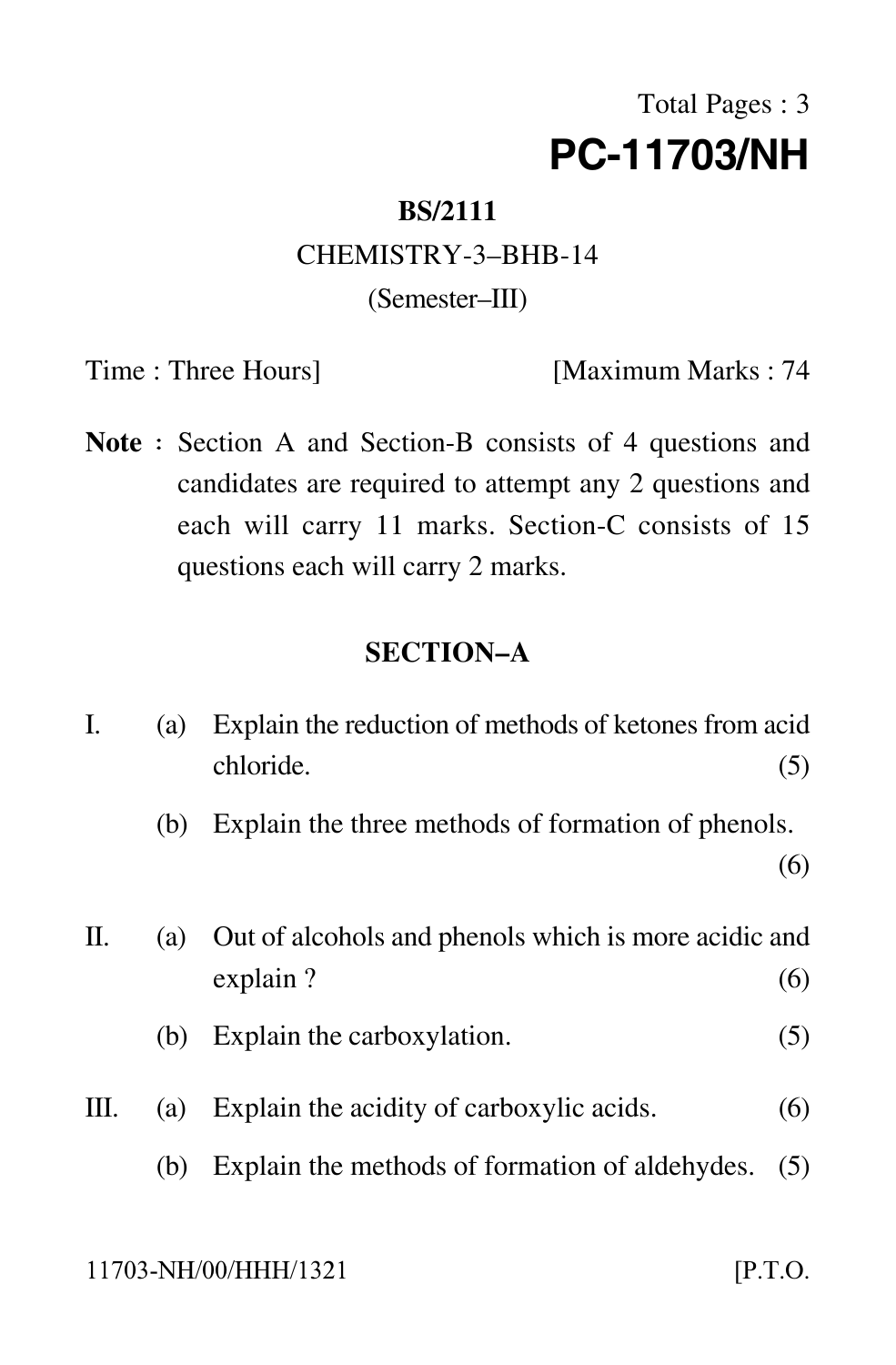- IV. (a) Explain the effect of substitution on carboxylic acids. (6)
	- (b) Explain the *two* reactions of formation of 1,3-dithianes. (5)

### **SECTION–B**

| V.   | (a)                                                           | Explain the First law of thermodynamics and its<br>drawbacks.                   | (6) |
|------|---------------------------------------------------------------|---------------------------------------------------------------------------------|-----|
|      | (b)                                                           | Explain the intensive and extensive properties.                                 | (5) |
| VI.  | (a)                                                           | Explain the different types of systems with examples.                           | (6) |
|      | (b)                                                           | Explain the heat capacity at constant pressure.                                 | (5) |
| VII. | Difference between state functions and path functions.<br>(a) |                                                                                 | (6) |
|      | (b)                                                           | Derive the relationship between $C_v$ and $C_p$ .                               | (5) |
|      |                                                               | VIII. (a) Calculate the "q" for isothermal and adiabatic<br>reversible process. | (6) |
|      | (b)                                                           | Explain the formation of chemical reaction of amides.                           | (5) |

#### **SECTION–C**

- IX. (a) What is system and surroundings ?
	- (b) Explain the 1,3 dithianes.
	- (c) What is enthalpy ?

11703-NH/00/HHH/1321

 $\overline{2}$